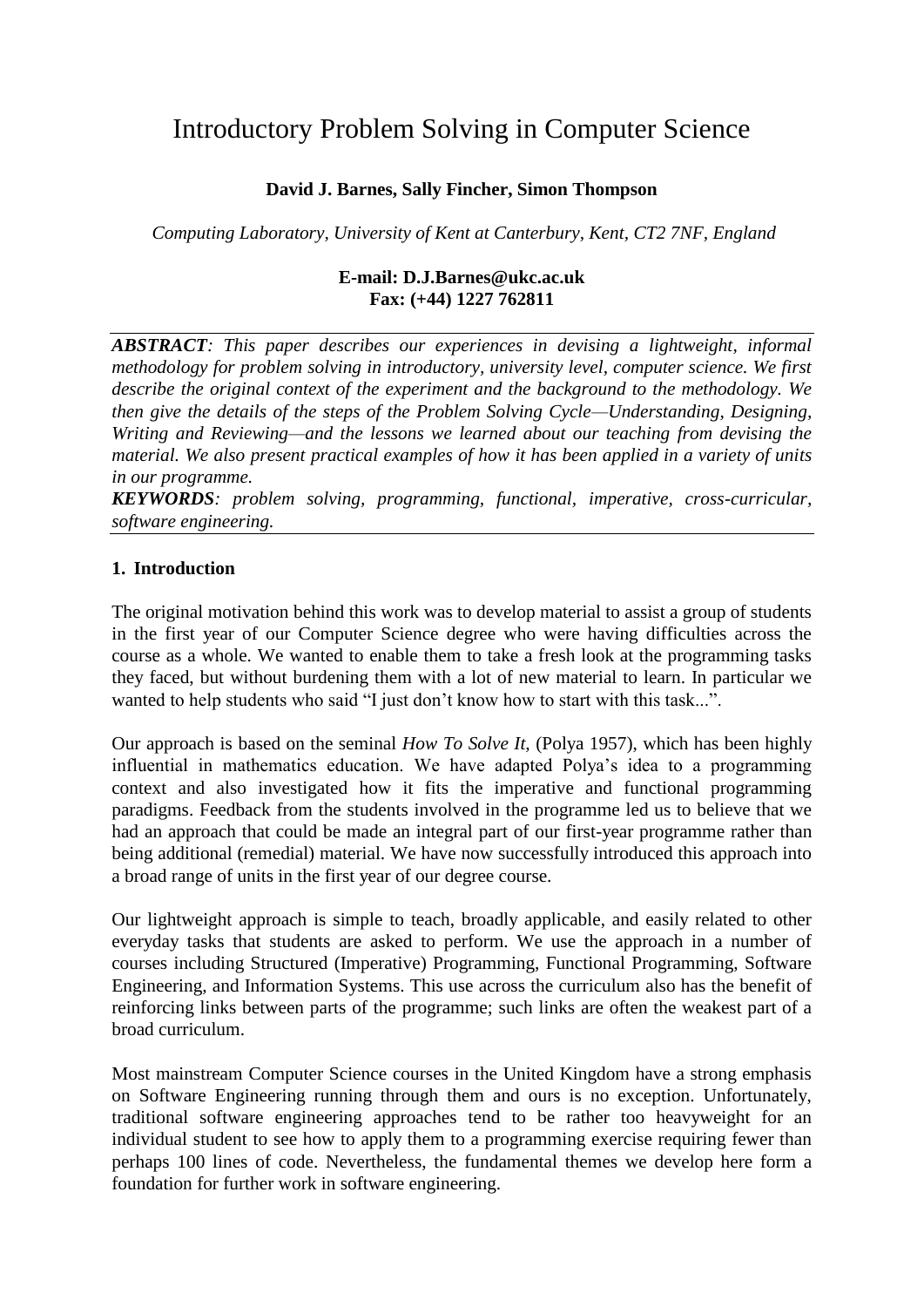In developing the material we worked with the University Study Centre, and it was interesting to note that the problem solving skills we chose to emphasise were close to those taught in programmes about essay writing by the Study Centre. We therefore feel that the skills we aim to impart are of value beyond the confines of the Computer Science curriculum.

In this paper we describe the original context of the experiment; the background to the methodology; the details of the steps of the Problem Solving Cycle—Understanding, Designing, Writing and Reviewing $\Diamond$  and the lessons we learned about our teaching from devising the material. We present practical examples of how it has been applied in a variety of units in our programme.

### **2. Background**

Around the middle of the 1995 \\$96 academic year, we were aware that there were a significant number of our first-year mainstream Computer Science undergraduate students who were struggling with basic programming assignments. They were committed to the programme, and were achieving reasonable grades in other courses, but were lacking some of the basic problem solving skills that would be necessary for progression into the second year. A remark that characterized many in this position would be, "I don"t know where to start"; they had teaching materials and course texts but each new assignment left them floundering over how to begin to solve it.

To help these students we put together a package directly aimed at enhancing their confidence and competence in problem solving skills\*. At the outset, as we were involving a specifically remedial section of the cohort, we took care to present them with both cognitive and meta cognitive material. That is to say, in the cognitive domain, we provided tools and methodologies which they could immediately apply to the immediate assignments/revisions they were facing: additionally we supplied meta cognitive material which described in a more general way what the activity of problem solving might be and what it might feel like to have it. This section of the material was constructed from appropriate quotations appended with a series of reflective questions, (Fincher 1996). By presenting the two sorts of material in concert we hoped to increase the effectiveness of the learning. The remainder of the paper describes the construction and use of the cognitive material.

# **3. The Problem Solving Cycle**

1

Polya"s *How To Solve It*, contains a wealth of material about how to approach mathematical problems of various kinds. This ranges from specific hints which can be used in particular circumstances to general methodological ideas. The latter are summarised in a table which gives a four-stage process (or more strictly a cycle) for solving problems. In helping students to program, we have specified a similar summary of method *How To Program It,* 

<sup>\*</sup> At the same time the University Study Centre, who are responsible for generic learning support in the form of workshops on study skills, were seeking to develop materials which were both more subject-specific yet which could be transferred from one discipline to another. Problem solving seemed an appropriate area in which to work, and as a consequence we were able to work with staff from the University Study Centre in developing our support materials. In particular, we are very grateful to Jan Sellers of the University Study Centre at UKC for her assistance and co-operation in developing our problem solving materials.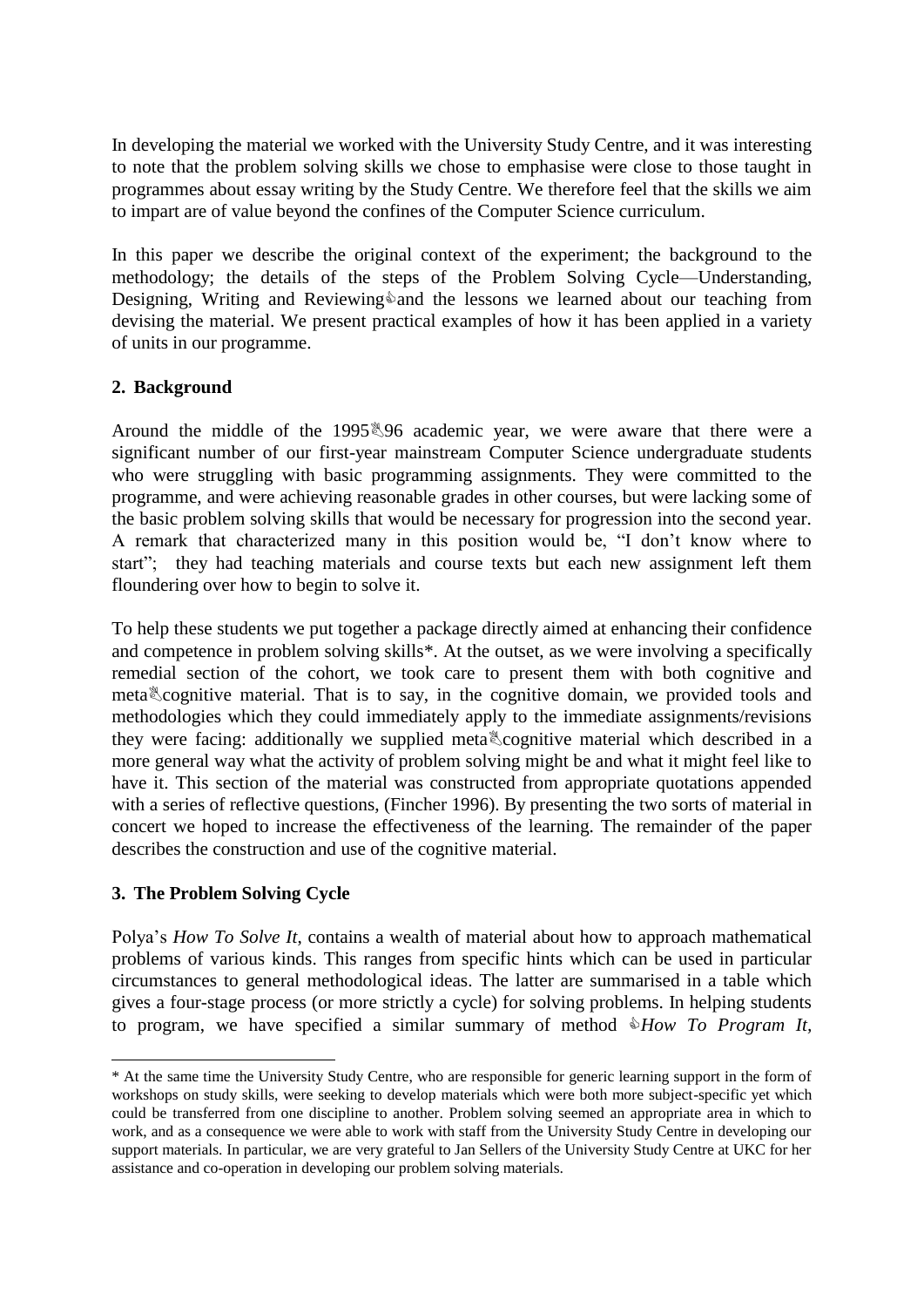(Thompson 1996a)*.* The table is largely self-explanatory, and is structured in four phases: Understand, Design, Write and Review.

In **Understanding**, we encourage the students to really shake each problem description up and pull it apart; to ask questions about it and be sure that they fully comprehend its scope. We get them to ask, "What if?" questions and to challenge aspects that are unclear, (Barnes 1997). The collection of sample inputs and expected outputs not only helps to clarify their thinking, but provides the beginnings of a test data set that can be used later in the process.

In **Design**, the pedagogic emphasis is on looking around to find related problems that they have already solved, or similar problems with which they might already be familiar. This fits well with our style of teaching which uses assignments to reinforce current course material through practice, and forces staff to think carefully about the design of examples in notes and course materials, in order to ensure that the assignments achieve their maximum learning impact. Here they can use their input/output samples to check for completeness and consistency in the design.

The **Writing** stage involves turning the design into a working program. It is here that there is necessarily a focus on the target implementation language, whereas earlier stages can be largely language independent. Indeed, in the pilot, we were teaching the approach in the context of courses on both functional and imperative programming languages. If simplified versions of the problem have been the focus at the design stage, these can be carried through to implementation and serve as building blocks, or outline solutions, for a larger problem $\hat{\bullet}$ the value of gaining confidence through achieving at least some result should not be minimized. It could be argued that such an approach to implementation seems rather piecemeal or even  $\theta$ hacky», and flies in the face of something like the discipline of top down stepwise refinement, (Wirth 1971), that we ought to be using. In practice, however, techniques such as stepwise refinement are quite difficult to perform if you don"t really know what the solution should be, and students find them hard to apply to small scale exercises.

The final stage is  $\text{Review} \& a$  time of reflection and looking back on the finished product once the deadline is passed. The aim here is to consolidate the learning process and appreciate lessons learned. It should also provide a means to build up the store of experience that is applied in future Design stages, as described above. As we prepared this course, it became clear to us that this was an area which staff typically make difficult for students. Students are assessment driven moving from one assignment to the next and staff leave them little time to reflect on the work just completed. In addition, by the time the work has been marked and returned, its detail has been forgotten (by them) and some of its learning value lost.

#### **4. An Example in Haskell**

As we saw in the previous section, it is more difficult to give useful language independent advice about how to write programs than it is about how to design them. It is also easier to understand the generalities of *How To Program It* in the context of particular examples. We therefore provide students with particular language specific advice in tabular form. These tables allow us to

 $\Diamond$  give examples to illustrate the design and programming stages of the process, and

 $\Diamond$  discuss the programming process in a much more specific way.

The full text of *Programming it in Haskell* is available on the World Wide Web, (Thompson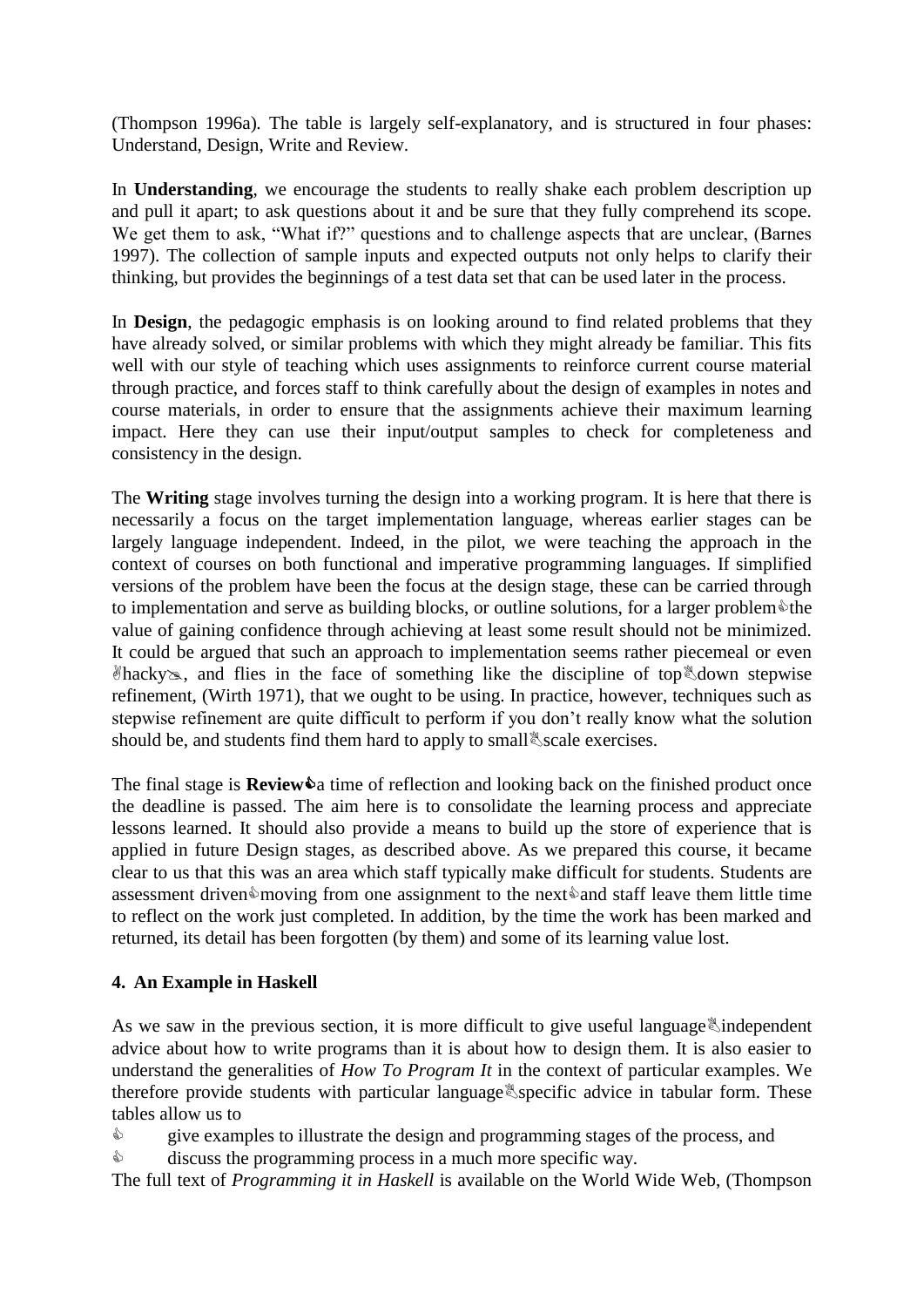1996b). In the rest of this section we look at one of the smaller examples and the points in the process which they illustrate.

*Problem: find the maximum of three integers.* 

A first example is to find the maximum of three integers. Even in a problem of this simplicity there can be some discussion of the specification: what is to be done in the case when two (or three) of the integers are maximal? This is usually resolved by saying that the common value should be returned, but the important learning point here is that the discussion takes place. Also one can state the name and type, beginning the solution:

maxThree :: Int -> Int -> Int -> Int

More interesting points can be made in the design stage. Looking for related problems, we might think of the function max to find the maximum of two integers,

```
max :: Int -> Int -> Int
max a b 
 | a>=b = a
  | otherwise = b
```
this can be used in two ways. It can form a model for the solution of the problem:

maxThree a b c  $|$  a>=b && a>=c = a | ....

or it can itself be used in a solution

maxThree a  $b$  c = max (max a  $b$ ) c

It is almost universally the case that novices produce the first solution rather than the second, so this provides a useful first lesson in the existence of design choices, guided by the resources available (in this case the function max ). Although it is difficult to interpret exactly why this is the case, it can be taken as an indication that novice students find it more natural to tackle a problem in a single step, rather than stepping back from the problem and looking at it more strategically. This lends support to introducing these problem solving ideas explicitly, rather than hoping that they will be absorbed by osmosis. More details of using the problem solving approach for teaching functional programming can be found in (Thompson 1997).

#### **5. Impact of the Course**

The Introductory Problem Solving course was given in 3 sessions in the Summer term of 1996, with approximately 20 students invited to attend one of two classes each week. Printed course materials covering the cycle and the meta *cognitive aspects* of problem solving were distributed and discussed, but the main emphasis was on applying the cognitive methodology to a number of small problems. Consequently, in subsequent iterations, the material supplementary to this aim (whilst remaining available) is not specifically included in the teaching.